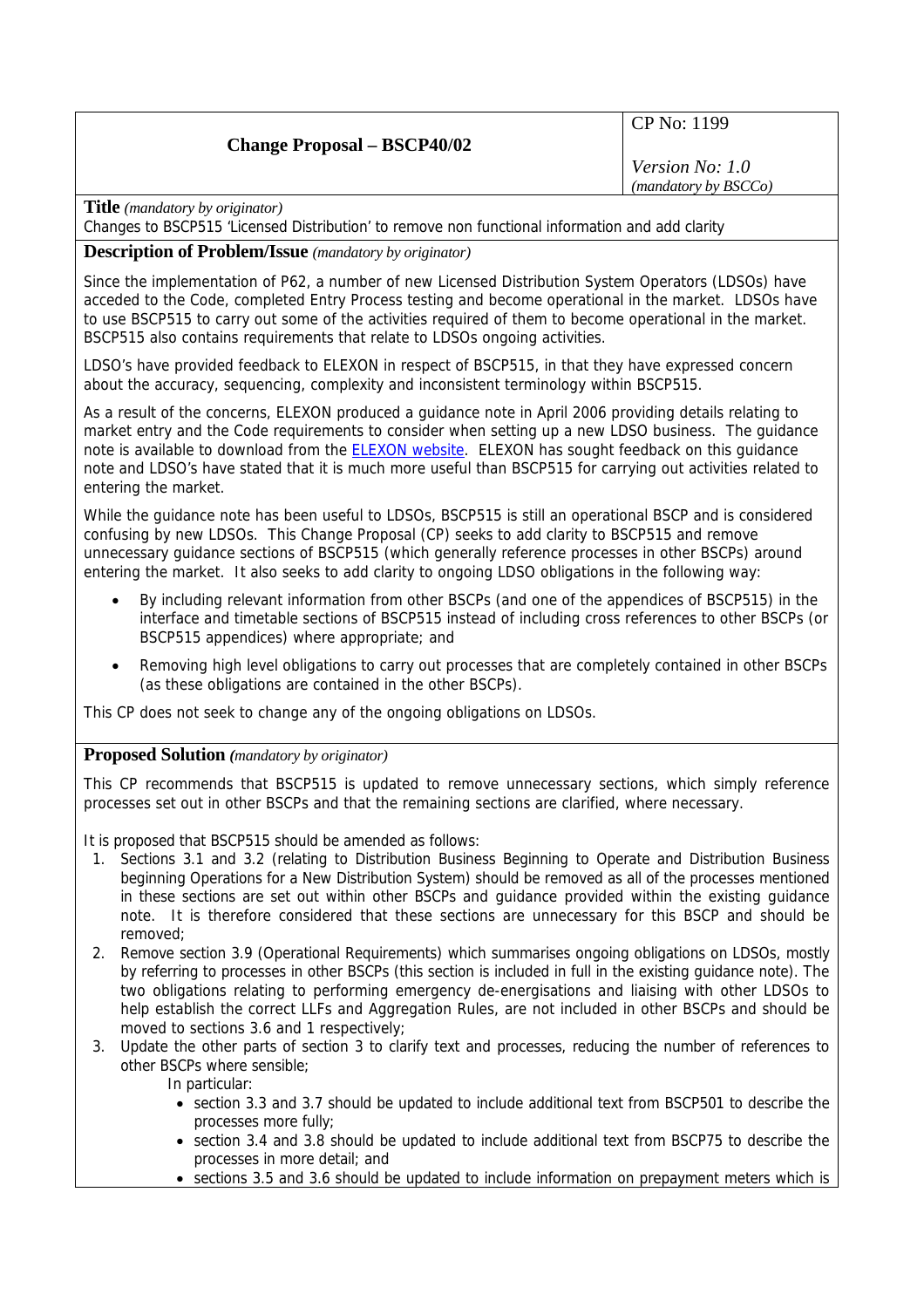currently included in BSCP515 appendix 4.5. In addition 3.6 should be updated to include reference to de-energising meters in emergency situations (this information is currently included in section 3.9).

- 4. Remove almost all of Appendix 4, as most of the information included is for guidance purposes rather than providing additional obligations and is already included in the existing guidance note; and
- 5. Update section 1 (Introduction) to reflect the changes described above.

These changes are set out in detail in the attached redlined text.

This CP has been raised from DCP0006 'Changes to BSCP515 'Licensed Distribution' to remove non functional information and add clarity'. Where appropriate comments received on the redlined text for DCP0006 have been incorporated into the redlined text for this CP. A number of comments from DCP0006 have not been incorporated into the redlining for this CP as these comments suggested changes that may have an operational impact on LDSOs. Since this CP does not seek to change any of the ongoing obligations on LDSOs, the comments are out of scope of this CP, however could be raised as a separate CP if any Party believes that further changes are required.

One respondent noted that the redlined text contained references to Section 2 'Workflow Diagrams', which are to be removed following the conclusion of the Code Subsidiary Document review. The workflow diagrams will be removed under CP1176 in the November 2007 release, however the redlined text is based on the current version of the BSCP. Therefore references to Section 2 remain for the purposes of this redlining.

The DCP responses and an explanation as to why comments have been incorporated or not can be found at the following location of the ELEXON website:

[http://www.elexon.co.uk/changeimplementation/changeprocess/draft\\_change\\_proposals/default.aspx](http://www.elexon.co.uk/changeimplementation/changeprocess/draft_change_proposals/default.aspx), under DCP0006.

**Justification for Change** *(mandatory by originator)* 

Adding clarity and removing unnecessary information from BSCP515 will make it easier for LDSOs to understand their obligations. These changes will be particularly beneficial to new LDSOs entering the market.

This CP arises from a review of BSCP515 that was requested by Supplier Volume Allocation group (SVG) and with the co-operation of an SVG LDSO sponsor.

## **To which section of the Code does the CP relate, and does the CP facilitate the current provisions of the Code?** *(mandatory by originator)*

Section A4 'Party Registration' Section K2 'Registration of Metering Systems'

This CP does facilitate the current provisions of the Code, for the reasons outlined in the Justification for the Change.

**Estimated Implementation Costs** *(mandatory by BSCCo)* 

3 ELEXON Man Days (£660)

**Configurable Items Affected by Proposed Solution(s)** *(mandatory by originator)* 

BSCP515 'Licenced Distribution'

**Impact on Core Industry Documents or System Operator-Transmission Owner Code** *(mandatory by originator)* 

None